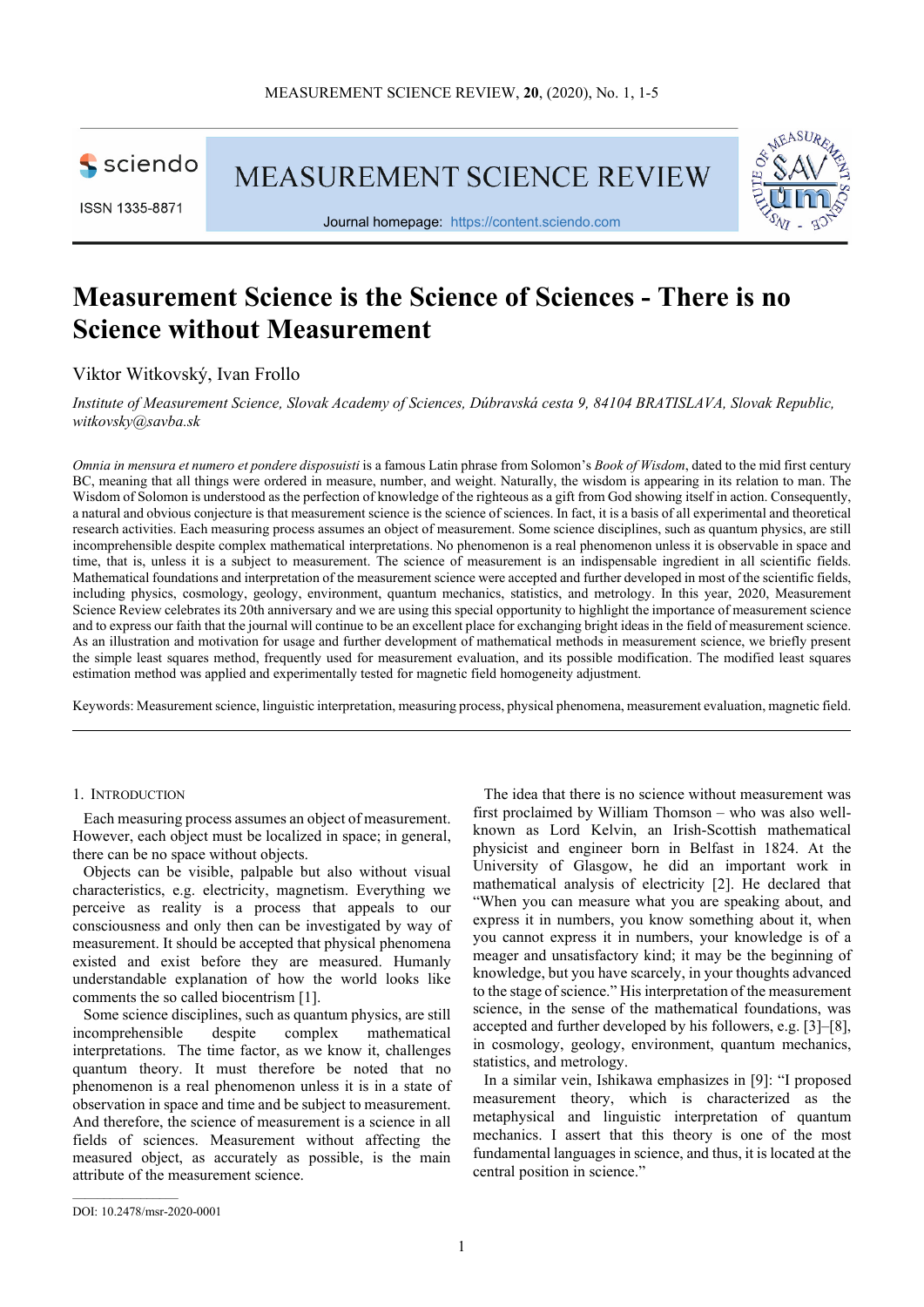Even today, the claim that measurement science is the science of sciences and there is no science without measurement is convincingly confirmed. On the other hand, measurement science is a mature, independent and unique scientific discipline represented by many respected scientific journals publishing the results from various areas of basic and applied research aimed at developing measurement methods and analyzing measurement data. Of these, ten scientific journals registered in the Web of Sciences Base Collection database contain the term "Measurement" in their title, and two of them include the explicit expression "Measurement Science".

Similarly, many research institutions, companies, departments and universities around the world devote themselves to the development of measurement sciences and use the term "measurement" in their name.

We are glad and proud that the Institute of Measurement Science of the Slovak Academy of Sciences (IMS SAS) is a part of this important category of academic institutions which contributes significantly to the development of knowledge in the field of measurement science. Its activities encompass fundamental and applied research. In particular, measurement theory and mathematical-statistical methods for processing of experimental results, systems for measuring selected physical quantities, development of measuring systems, models, and processing methods for bio signals, and other non-standard problems in applied sciences and industry. In addition, IMS SAS is the organizer of regular bi-annual conferences MEASUREMENT devoted to different aspects of the measurement science, and founder and sole owner of the scientific journal Measurement Science Review (MSR), which celebrates its  $20<sup>th</sup>$  anniversary, as it has been successfully published since September 2001 under supervision of its founding Editor-in-Chief, Professor Ivan Frollo.

The aim of the journal is to publish papers from scientific disciplines covering the measurement science with an orientation toward the theory of measurement, measurement of physical quantities and measurement in biomedicine. We believe that the MSR is providing an environment for information exchange among scientists, engineers and industry people, as well as encouragement of effective and coordinated research cooperation. The advantage of the journal is the speed of publication, high reputation, and open access policy for all published papers.

We use this exceptional opportunity to express our belief that the journal MEASUREMENT SCIENCE REVIEW will continue to be an excellent place for exchanging bright ideas, experiences and good practices, establishing new contacts for common projects, and making new friends in the field of measurement science.

#### 2. SUBJECT & METHODS

A frequent method for analysis of measurement results, based on using the statistical regression modeling approach, is the least-squares approach, used to approximate the solution of overdetermined systems by minimizing the sum of the squares of the residuals made in the results of every single equation.

However, when the problem has substantial uncertainties in the independent variable, then simple regression and leastsquares methods may have problems and the methodology required for fitting the errors-in-variables models may be considered instead of the standard regression model with the simple least squares estimation approach. A further complication arises when additional restrictions on the model parameters should be applied.

As an illustration and possible motivation for usage and further development of mathematical methods in measurement science, in this note we present only the simple least squares method, frequently used for measurement evaluation, and consider the need of its possible modification caused by the imposed restrictions on the parameters.

We start with an example of examination of the possibilities of multi-parameter measurements on the selected object with options:

- without affecting the parameters of the object,
- affecting the parameters of the object with the possibility to set the selected parameters according to predefined objectives.

Pre-defined selected parameters of the object may be oriented to phenomena in the field of electrical and magnetic fields, optical phenomena, temperature phenomena, i.e. phenomena, which are presented in the form of a physical field.

In general, these measurements, when properly implemented with high accuracy, are acceptable and provide a clear set of data that can be used to correct the parameters of the measured object into the state we require and which is physically accomplishable, [10].

Obviously, the methodology for correcting parameters has an infinite number of solutions. The aim is to find an optimal set of corrections that could be reasonably feasible, [11].

### *A. Least squares method for measurement evaluation*

Here we consider the task of estimation of the unknown parameters of a linear regression function as used and applied in [11]. It is a problem where measurements of real values are performed. We shall assume that the theoretical expected values of the measured values, say  $r_1, r_2, \ldots, r_n$  , are expressed as a linear combination of unknown parameters  $K_1, K_2, \ldots, K_p$ , with  $p \leq n$ . Then the determining equation for our task is

$$
E(r_i) = v_{1i}K_1 + v_{2i}K_2 + \dots + v_{pi}K_p \tag{1}
$$

for *i*=*l*,2, ..., *n*, where  $v_{1i}$ ,  $v_{2i}$ , ...  $v_{pi}$  are known values of measuring object differences corresponding to known testing results.

Let  $\mathbf{M} = ||v_{ii}||$  be a *p x n* matrix of coefficients for *i*=*l*,2,...., *n, j=l,2, ...., p,* where the known coefficients  $v_{1i}$ ,  $v_{2i}$ , ...,  $v_{pi}$ from equation (1) are stacked into the i-th column of the matrix **M**. Moreover, we shall suppose that the rows of the matrix **M** are linearly independent.

Based on the standard least squares theory, the unknown values of the parameters  $K_1, K_2, ..., K_p$  are estimated by minimizing the sum of squared residuals with respect to the possible values of the unknown parameters, specified by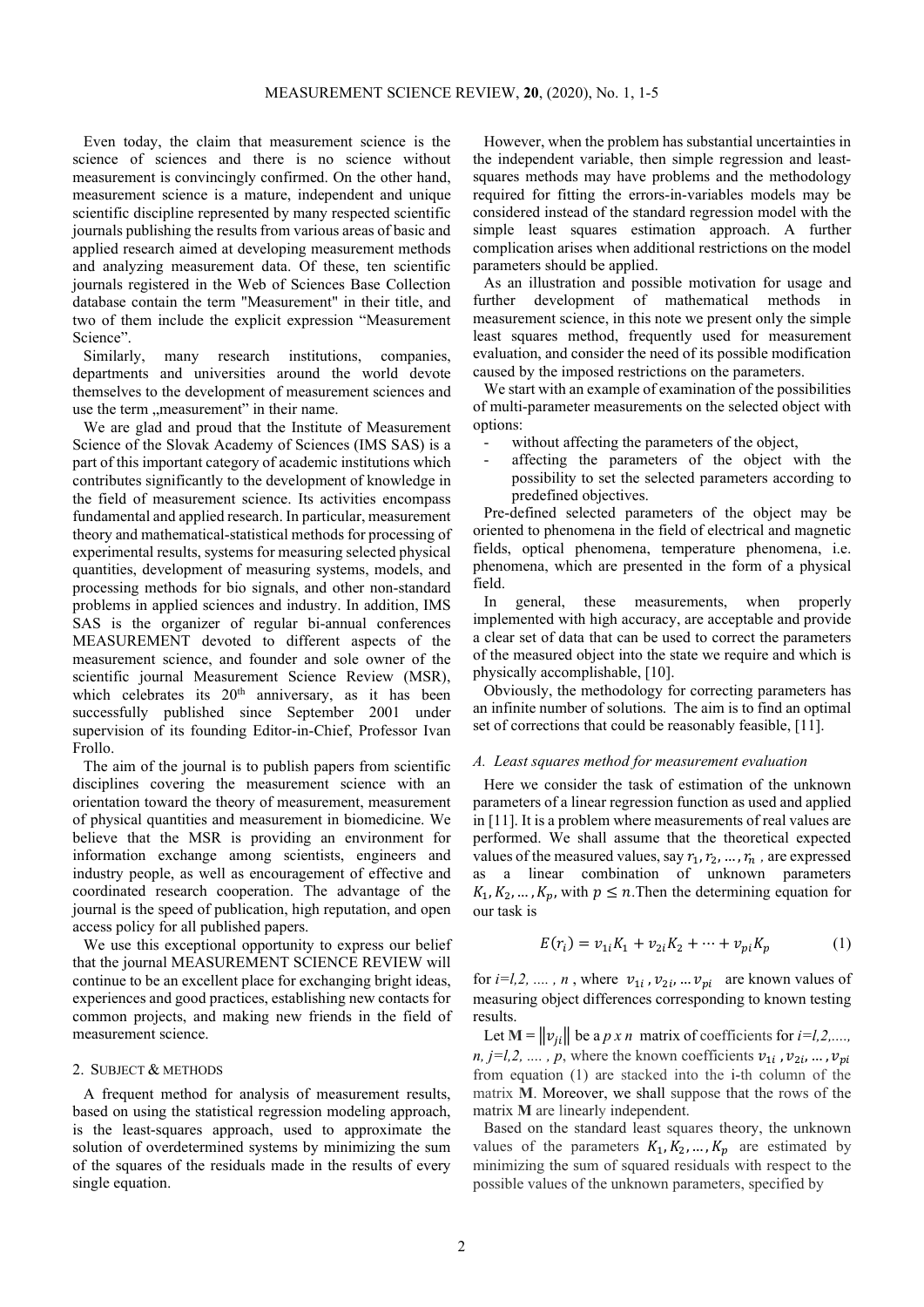$$
\mathbf{S} = \sum_{i=1}^{n} (r_i - v_{1i}K_1 - v_{2i}K_2 - \cdots v_{pi}K_p)^2
$$
 (2)

Then the least-squares estimates, here denoted as  $K_1^*, K_2^*, \dots, K_p^*$ , are determined by solving the system of normal equations,

$$
\frac{\partial S}{\partial K_h} = 0 \quad \text{for} \quad h = 1, 2, \dots, p. \tag{3}
$$

Let

$$
b_{hj} = \sum_{i=1}^{n} v_{hi} v_{ji} \quad (h, j, = 1, 2, \dots, p)
$$
 (4)

$$
b_h = \sum_{i=1}^n v_{hi} \, r_i \qquad (h = 1, 2, \dots, p), \tag{5}
$$

And let us denote  $\mathbf{B} = ||b_{hj}||$ , and  $\mathbf{b} = ||b_h||$ . In fact, by using the matrix notation we get

$$
\mathbf{B} = \mathbf{M}\mathbf{M}' \tag{6}
$$

$$
\mathbf{b} = \mathbf{Mr} \tag{7}
$$

where  $\mathbf{r} = (r_1, r_2, ..., r_n)'$  is a vector of the observed values of the object,  $M'$  is a transpose matrix to the matrix  $M$ , matrix **B** is a symmetrical matrix of size "p x p" depending on known coefficients  $v_{ii}$  of the determining equation (1).

The normal equations are now expressible in the form

$$
\mathbf{B} \mathbf{K}^* = \mathbf{b} \tag{8}
$$

Then, the least-squares estimate  $K^* = (K_1^*, K_2^*, \dots, K_p^*)'$  of the vector parameter  $K = (K_1, K_2, ..., K_p)'$  is given by

$$
\mathbf{K}^* = \mathbf{B}^{-1} \mathbf{b} \tag{9}
$$

Using equation (6) and equation (7) we get the solution of equation (3) in a matrix form:

$$
\mathbf{K}^* = [\mathbf{M}.\mathbf{M}']^{-1}.\mathbf{M}.\mathbf{r},\tag{10}
$$

where  $[M, M']^{-1}$  is an inversion matrix to the matrix  $[M, M'],$ and  $\mathbf{K}^* = (K_1^*, K_2^*, \dots, K_p^*)$  is the estimated vector of the contributions. Simple solution of our problem is given by the following equation:

$$
\mathbf{M}'\mathbf{K}^* = r^* \tag{11}
$$

where  $r^*$  is the vector of fitted values and  $r - r^*$  is the vector of residuals such that the sum of squared residuals is minimum.

It is necessary to remark that the vector of estimated parameters  $K^*$ , the vector of fitted values  $r^*$ , and the vector of residuals,  $e = r - r^*$ , are practical values related to the physical object after homogeneous components subtraction.

By using the contribution energy, we are able to correct only the differences of the physical object values from its mean value in a selected interval. Computing of the contribution values according to equation (10) or equation (11) is exact. But in practice this method does not necessarily lead to a reasonable solution because the estimated contribution values can be higher than, e.g. the power supply possibilities.

## *B. Practical computing algorithm*

In general, the least squares algorithm is easy to implement and nowadays it is available in most software packages suggested for statistical and/or technical computing.

In [11] we have considered the problem of magnetic field correction of a home-made whole-body NMR imager 0.1 Tesla. We were looking for such correcting values that minimize the physical object inhomogeneity, respecting technical parameters of the equipment. For that we have suggested to use an algorithm based on the least squares method. It was necessary to find a criterion for the final quality of the physical object parameters. In the described method we have used a minimization procedure of the mean square deviation of the physical object parameters in selected points. The presented algorithm calculating with limited values in a real range was implemented by using the software system Mathematica (Wolfram Research). The basic sequence of the solution is evident from Fig.1. The algorithm is using suitable built-in functions, like e.g. FindMinimum(S), where S is specified by equation (2).

For our task we can use the following sequence:

- 1. Measurement of the magnetic field  $\mathbf{r}_i$  in all points of selected planes, join data.
- 2. Mean value calculation:  $\sum_{n=1}^{\infty} \frac{r_i}{n}$  $\frac{r_i}{n} = r_m$ , oscillating component:  $r_b = r_i - r_m$ .
- 3. Primary inhomogeneities estimation:  $r_{inhom} = Max[r_i] - Min[r_i]$ .
- 4. Measurement of physical object parameters contributions of every contribution in all selected points:  $[v_{1i}, v_{2i}, ... v_{pi}]$ .
- 5. Basic equation construction: equation (2).
- 6. Find minimum of the target function S .
- 7. Output values:  $K_1^*, K_2^*, ..., K_p^*$ .
- 8. Test using equation (2).



Fig.1. Flowchart of the main measuring and optimizing procedures.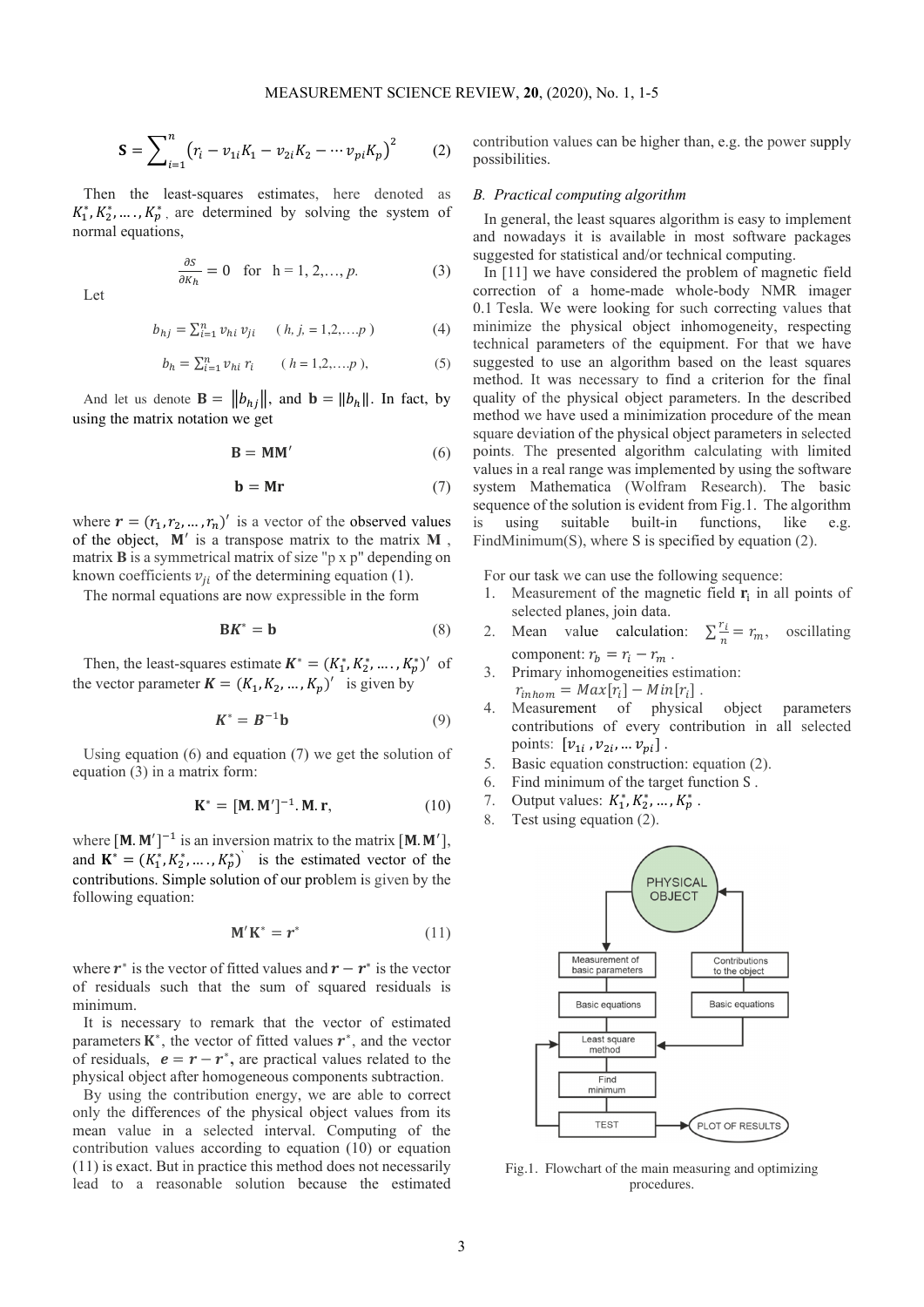The calculated values were verified by adjustment of the contributions for every point of the physical object and by the experimental measurements of the resultant physical object parameters.

## 3. RESULTS

We have demonstrated a least squares method for optimization of the basic parameters for selected physical experiment design where large input parameter adjustment is needed. We have shown how to use this method for stationary magnetic field homogeneity calculation. The homogeneous magnetic field is a basic condition for imaging based on nuclear magnetic resonance. The designed method can be used for regular testing of a basic electromagnet and for shim coil currents adjusting with the goal to create optimal conditions of NMR experiments. The speed of calculation and experimentally verified results are promising to use this method by many physical projects where large input parameter adjustment is needed.

It is necessary to say that the demonstrated example is only a very limited method for affecting the parameters of the object with the possibility to set the selected parameters according to predefined objectives.

Interesting example oriented to static magnetic field was published in [12]. Spatial distribution of magnetic field is determined by vector shape of the Laplace differential equation. Magnetic field is expressed in the form of the development of spatial spherical functions transferring to the rectangular coordinate system, [13]. The individual values of the operative parameters on the surface are found by measurement. The sum of the squared differences in particular points of measurement belonging to the bounding area on the surface of the sphere was calculated. To minimize error on the measurement area, the least squares method was used. The final numerical calculation submitted the values for correcting coils currents adjustment and magnetic field of the whole-body electromagnet for MRI with highest homogeneity adjusted.

## 4. DISCUSSION

Measurement science is the basis of all experimental and theoretical research activities. The Institute of Measurement Science as a representative of an academic institution focused on the measurement science is publishing the journal Measurement Science Review. MSR now celebrates its 20th anniversary under supervision of its founding Editor-in-Chief, Professor Ivan Frollo. Here we took this opportunity to highlight the importance of measurement science and our belief that the journal will continue to be an excellent place for exchanging bright ideas, experiences and good practices, establishing new contacts for common projects, and making new friends in the field of measurement science.

As an illustration and motivation for usage and further development of mathematical methods in measurement science, we have presented the simple least squares method, frequently used for measurement evaluation, and its possible generalization, as used in the errors-in-variable model for comparative calibration.

#### ACKNOWLEDGMENT

The support by the Slovak Research and Development Agency (projects APVV-15-0029 and APVV-15-0295) and the Scientific Grant Agency of the Ministry of Education of the Slovak Republic and the Slovak Academy of Sciences (projects VEGA 2/0054/18, VEGA 2/0081/19, and VEGA 2/0003/20) is greatly acknowledged.

#### **REFERENCES**

- [1] Berman, B., Lanza, R. (2010). *Biocentrism: How Life and Consciousness are the Keys to Understanding the True Nature of the Universe*. BenBella Books.
- [2] Lord Kelvin's Quotations: https://zapatopi.net/kelvin/quotes/#meas, https://www.quotetab.com/quotes/by-lord-kelvin
- [3] Emiliani, C. (2007). *Planet Earth: Cosmology, Geology, and the Evolution of Life and Environment*. Cambridge Univesity Press.
- [4] Di Giuseppe, A. (2013). *Metrology and Physical Constants*. IOS Press.
- [5] Seddon, D. (ed.) (1978). *Relations of Production: Marxist Approaches to Economic Anthropology.* London: Frank Cass.
- [6] Ishikawa, S. (2006). *Mathematical Foundations of Measurement Theory*. Keio University Press Inc.
- [7] Ishikawa, S. (2012). Quantum mechanics and the philosophy of language: Reconsideration of traditional philosophies. *Journal of Quantum Information Science,* vol. 2, no. 1, p. 2-9.
- [8] Clark, M. (2007). *Statistics: A clarification*. University Information Technology.
- [9] Ishikawa, S. (2012). Measurement theory in the philosophy of science. *arXiv:1209.3483 [physics.histph]*.
- [10] Yamamoto, S., Yamada, T., Morita, M., Matsuda, T., Iwamoto, M. (1985). Field correction of a highhomogeneous field superconducting magnet using a least squares method. *IEEE Transactions on Magnetics*, vol. 21, no. 2, p. 698-701.
- [11] Frollo, I., Andris, P., Strolka I., Bačiak, L. (2005). A least square method for measurement and optimisation in selected physical experiments. In *Measurement Technology and Intelligent Instruments VI.* Uetikon-Zuerich, Switzerland: Trans Tech Publications Ltd., p. 681-686. ISBN 0-87849-977-6.
- [12] Frollo, I., Andris, P., Krafčík, A., Gogola, D., Dermek, T. (2018). Magnetic field homogeneity adjustment for magnetic resonance imaging equipment. *IEEE Transactions on Magnetics,* vol. 54, no. 5, p. 6500309.
- [13] Chen, H.-H., Boykin, R.D., Clarke, G.D., Gao, J.-H.T., Roby, J.W. (2006). Routine testing of magnetic field homogeneity on clinical MRI systems. *Medical Physics*, vol. 33, no. 11, p. 4299-4306.